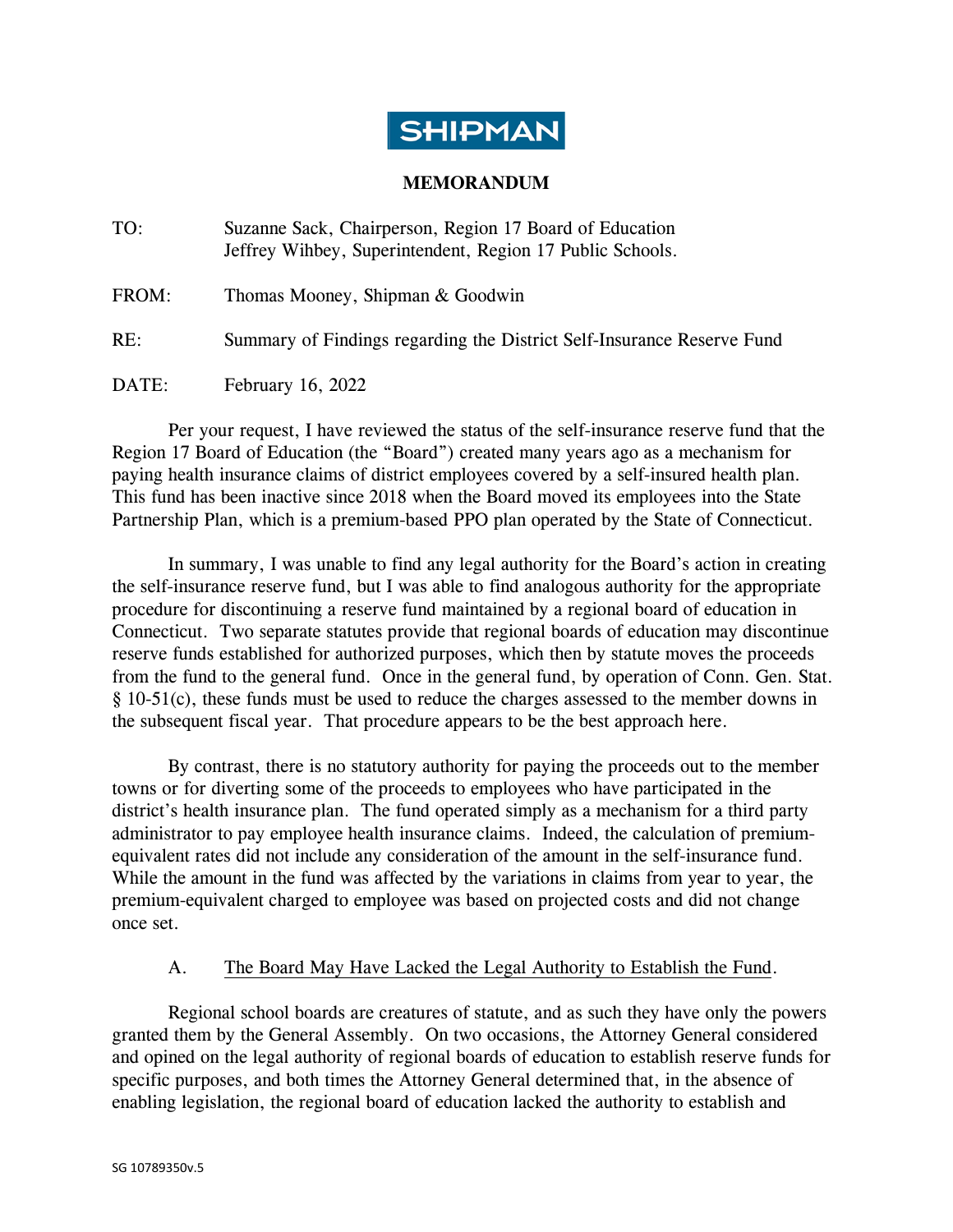maintain such a reserve fund. *See Letter to Sergi* (April 9, 1997), found here: [https://portal.ct.gov/AG/Opinions/1997-Formal-Opinions/Honorable-Theodore-S-Sergi-State-](https://portal.ct.gov/AG/Opinions/1997-Formal-Opinions/Honorable-Theodore-S-Sergi-State-Board-of-Education-1997011-Formal-Opinion-Attorney-General-of-Conne)[Board-of-Education-1997011-Formal-Opinion-Attorney-General-of-Conne](https://portal.ct.gov/AG/Opinions/1997-Formal-Opinions/Honorable-Theodore-S-Sergi-State-Board-of-Education-1997011-Formal-Opinion-Attorney-General-of-Conne) , *Letter to Sergi* (May 30, 2003), found here: [https://portal.ct.gov/AG/Opinions/2003-Formal-](https://portal.ct.gov/AG/Opinions/2003-Formal-Opinions/Honorable-Theodore-S-Sergi--Connecticut-State-Department-of-Education--20030010-Formal-Opinion-Attor)[Opinions/Honorable-Theodore-S-Sergi--Connecticut-State-Department-of-Education--](https://portal.ct.gov/AG/Opinions/2003-Formal-Opinions/Honorable-Theodore-S-Sergi--Connecticut-State-Department-of-Education--20030010-Formal-Opinion-Attor) [20030010-Formal-Opinion-Attor.](https://portal.ct.gov/AG/Opinions/2003-Formal-Opinions/Honorable-Theodore-S-Sergi--Connecticut-State-Department-of-Education--20030010-Formal-Opinion-Attor) Indeed, the latter opinion (which held that a reserve fund for teacher retirement benefits was not authorized) ends with the following statement, "If the creation and maintenance of such accrued liability funds would be efficacious, interested parties should pursue legislative action to enact the requisite statutory authority for such funds." As it turns out, Conn. Gen. Stat. § 10-51b (authorizing such reserve funds) was enacted three years later.

#### B. Authorizing Legislation Provides a Model for Discontinuing the Fund.

Under current law, there is statutory authority for regional school districts to create only two types of reserve funds: a reserve fund for "capital and nonrecurring expenditures" as authorized by Conn. Gen. Stat. § 10-51d, and a reserve fund for "accrued liabilities for employee sick leave and severance benefits" as authorized by Conn. Gen. Stat. § 10-51b. In both cases, the statutes provide that the regional board of education may discontinue such funds, with the result that "any amounts held in the fund shall be transferred to the general fund of the district." Moreover, regional boards of education would not then have the authority to hold such funds from year to year. Rather, Conn. Gen. Stat. § 10-15(c) requires that "The board shall use any budget appropriation which has not been expended by the end of the fiscal year to reduce the net expenses of the district for the following fiscal year."

Given the absence of any other guidance, following this procedure for the discontinuation of the self-insurance funds is advisable. As I understand the Board's procedures, accounts are audited annually, and surplus funds verified through audit after the close of one fiscal year are then used to reduce charges in establishing the budget for the following fiscal year. Under this procedure, if the Board discontinues the fund during the current fiscal year, the available funds will be determined during 2022-2023 through the audit of district finances for 2021-2022, and in setting the budget for 2023-2024 the Board will be required by Conn. Gen. Stat. § 10-51(c) to use these funds to reduce charges to the member towns.

## C. There is No Statutory Authority Providing for the Direct Payment of the Proceeds from the Self-Insurance Reserve Fund to Haddam and Killingworth.

Under Conn. Gen. Stat. § 10-56, the regional school district, under the direction of the Regional School District 17 Board of Education, is a body corporate that has the power to operate the school district. However, as described above, the Board has only the powers the statutes provide to it. As described above, there is significant question whether the Board had the authority in the first place to create and maintain the fund. However, the Board is now